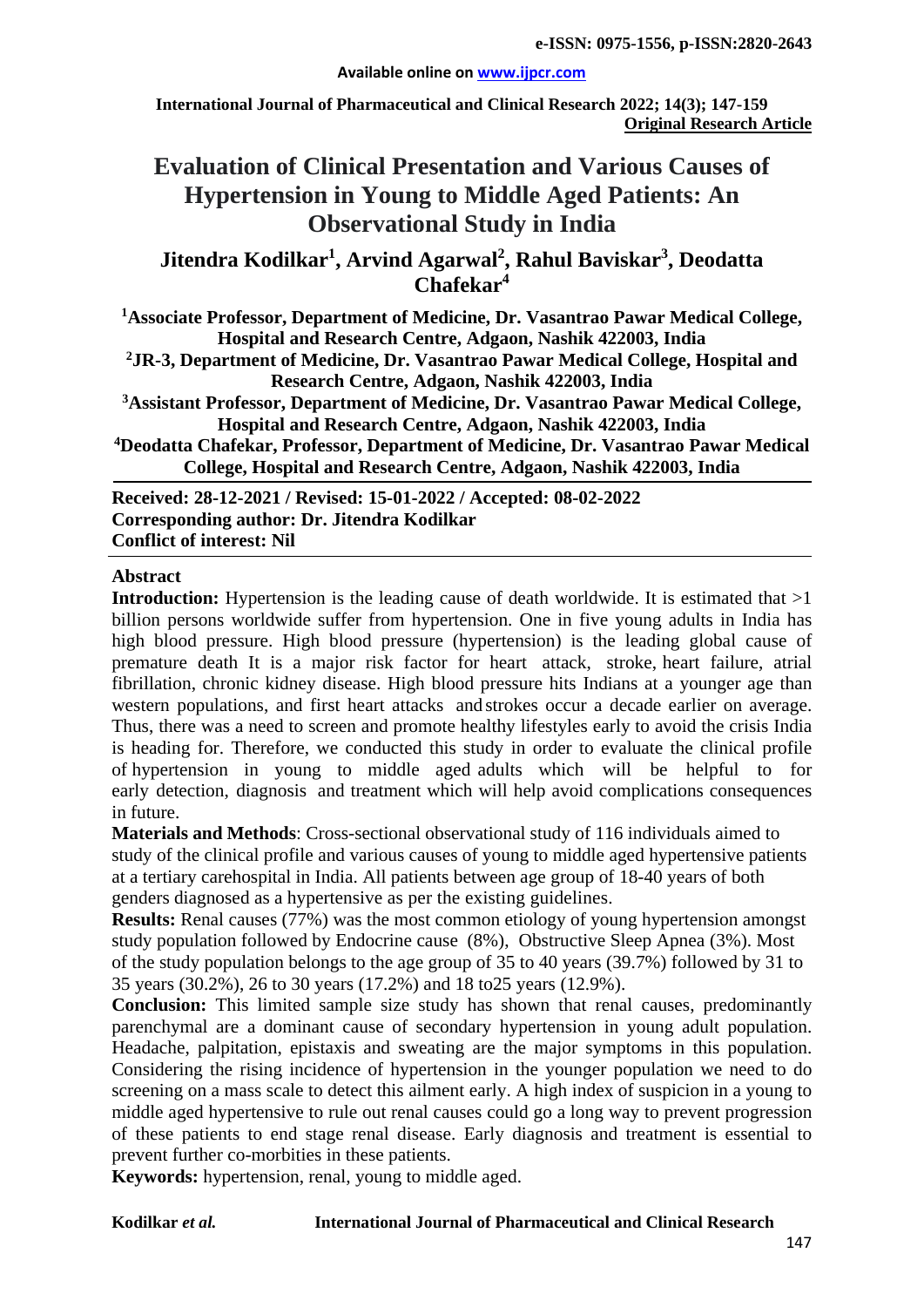This is an Open Access article that uses a fund-ing model which does not charge readers or their institutions for access and distributed under the terms of the Creative Commons Attribution License (http://creativecommons.org/licenses/by/4.0) and the Budapest Open Access Initiative (http://www.budapestopenaccessinitiative.org/read), which permit unrestricted use, distribution, and reproduction in any medium, provided original work is properly credited.

## **Introduction**

Hypertension is the leading cause of death worldwide. It is estimated that >1 billion persons worldwide suffer from hypertension. Hypertension is defined as a persistent elevation of blood pressure >140/90 mmHg. One in five young adults in India has high blood pressure[1]. High blood pressure (hypertension) is the leading global cause of premature death It is a major risk factor for heart attack, stroke, heart failure, atrial fibrillation, chronic kidney disease[2-4]. High blood pressure hits Indians at a younger age than western populations, and first heart attacks and strokes occur a decade earlier on average. Thus, there is a need to screen and promote healthy lifestyles early to avoid the crisis India is heading for. Since, 18 to 40 years is the most productive group, there is a recent shift of focus on inculcation of healthy lifestyle among these age groups. A study by Kirkpantur A et al reports that the cause of hypertension in young adults is primary in more than two thirds of the total hypertensive[5].

The prevalence of hypertension among younger individuals, however, is on a steady rise. This may be attributed to several factors such as dramatic changes in lifestyle and stress patterns, improved detection rates due to better screening and a high prevalence of metabolic and dietetic coronary risk factors among adolescents of the middle- and upper-middle class[7,8].

Management of hypertension has varied widely among countries. Over 80 percent of cardiovascular deaths in developing countries have been a result of a lack of widespread diagnosis and treatment as compared to developed countries. In India, the incidence of cardiac disease is expected to rise in parallel with the

increase in life expectancy secondary to increases in per capita income and declining infant mortality[9]. Within India, there has been a greater prevalence of cardiovascular diseases in urban centres[10].

Therefore, we conducted this study in order to evaluate the clinical profile of hypertension in young adults which will be helpful to for early detection, diagnosis and treatment which will help avoid complications consequences in future.

#### **Aims and Objectives**

- To study of the clinical profile of young to middle aged hypertensive patients at a tertiary care hospital in India.
- To study the various causes of young hypertensive to middle aged group patients.

#### **Materials and Methods**

- **A) Study Type/Design:** Cross-sectional observational study
- **B) Study Setting:** The study was conducted in the Department of Medicine in a tertiary care Hospital.
- **C) Duration Of Study:** From December 2019 to December 2021.

## **D) STUDY POPULATION**

#### **Sample Size – 150**

#### **Eligibility Criteria**

#### **Inclusion Criteria**

1. All patients between age group of 18- 40 years of both genders diagnosed as ahypertensive by the said criteria\*.

#### **Exclusion Criteria**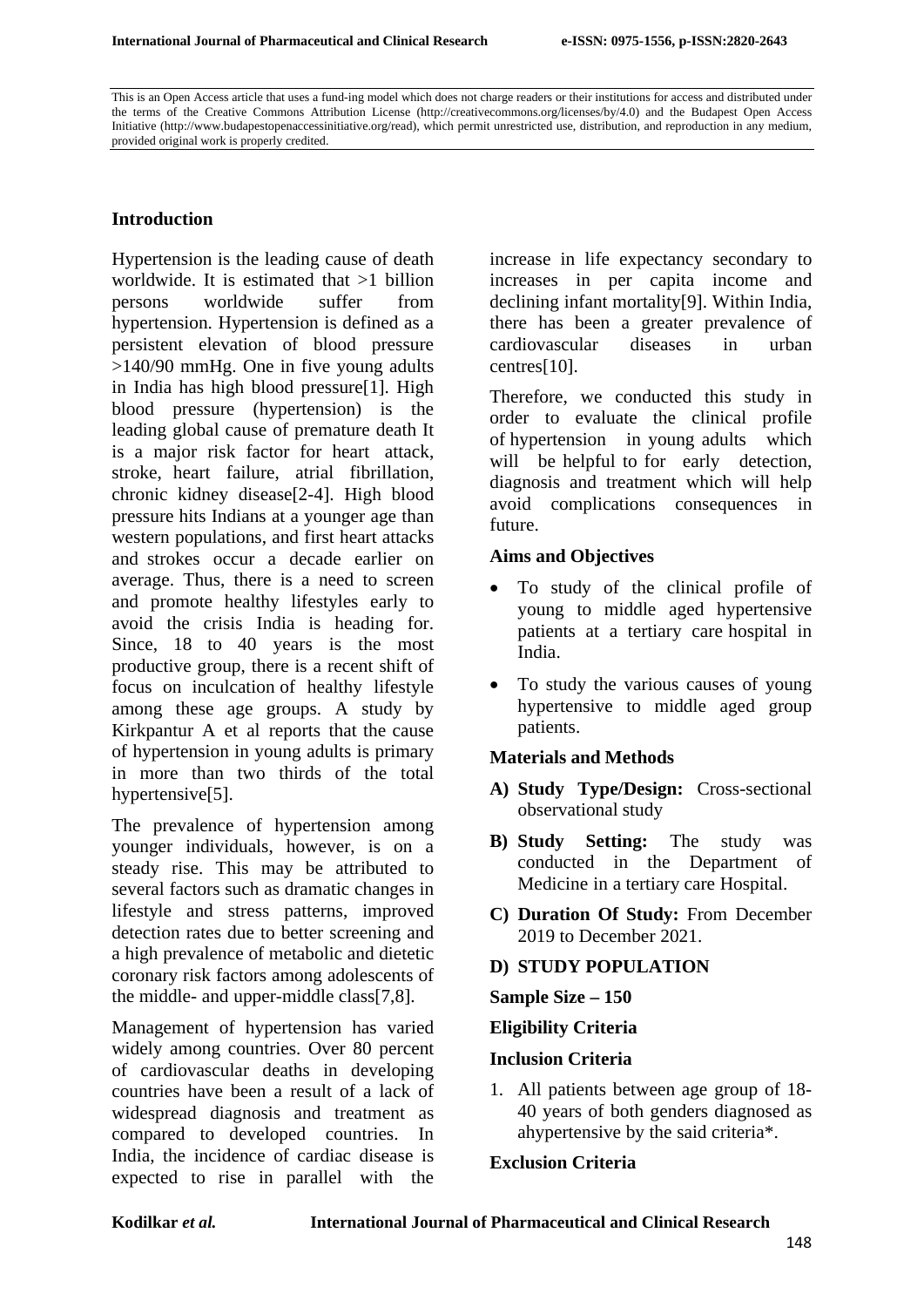Operational definitions were as follows

Blood pressure categories in the new guideline-(AHA GUIDELINES 2017)

Normal: Less than 120/80 mm Hg;

Elevated: Systolic between 120-129 and diastolic less than 80;

Stage 1: Systolic between 130-139 or diastolic between 80-89;

Stage 2: Systolic at least 140 or diastolic at least 90 mm Hg;

Hypertensive crisis: Systolic over 180 and/or diastolic over 120, with patients needing prompt changes in medication if there are no other indications of problems, or immediate hospitalization if there are signs of organ damage.

## **Methodology**

Patients between  $18 - 40$  years of both genders of Out-Patient Department and In- Patient Department of a Tertiary Care Centre were screened for Hypertension:

On first reading found to be hypertensive.

Blood pressure was recorded on all four

limbs for 3 consecutive times.

Patient found to be hypertensive on all 3 readings were diagnosed as Hypertensive as per said criteria.

Diagnosed Hypertensives between 18 – 40 years of both genders were included in the study.

Complete evaluation was done of each patient according to the proforma prepared to facilitate a systematic study in all cases.

On clinical diagnosis of hypertension, the patients were subjected to further clinical and laboratory evaluation as mentioned in proforma 1 to find the cause and patients were evaluated and followed up to understand the clinical course and outcome. Standard operating protocols were followed for measuring the blood pressure in sitting posture

# **Statistical Analysis**

All the collected data was entered in Microsoft Excel sheet and then transferred to SPSS software ver. 22 for analysis. Qualitative data was presented as frequencyand percentages

| Tuble 1, 11ge abditionation antongoe beau, population |                  |                |  |
|-------------------------------------------------------|------------------|----------------|--|
| Age group                                             | <b>Frequency</b> | <b>Percent</b> |  |
| 18 to 25 years                                        | 15               | 12.9           |  |
| 26 to 30 years                                        | 20               | 17.2           |  |
| 31 to 35 years                                        | 35               | 30.2           |  |
| more than 35 years                                    | 46               | 39.7           |  |
| <b>Total</b>                                          | 116              | 100.0          |  |

**Table 1: Age distribution amongst study population**

As seen in the above table, most of the study population belongs to the age group ofmore than 35 years (39.7%) followed by 31 to 35 years (30.2%), 26 to 30 years (17.2%) and 18 to 25 years (12.9%).

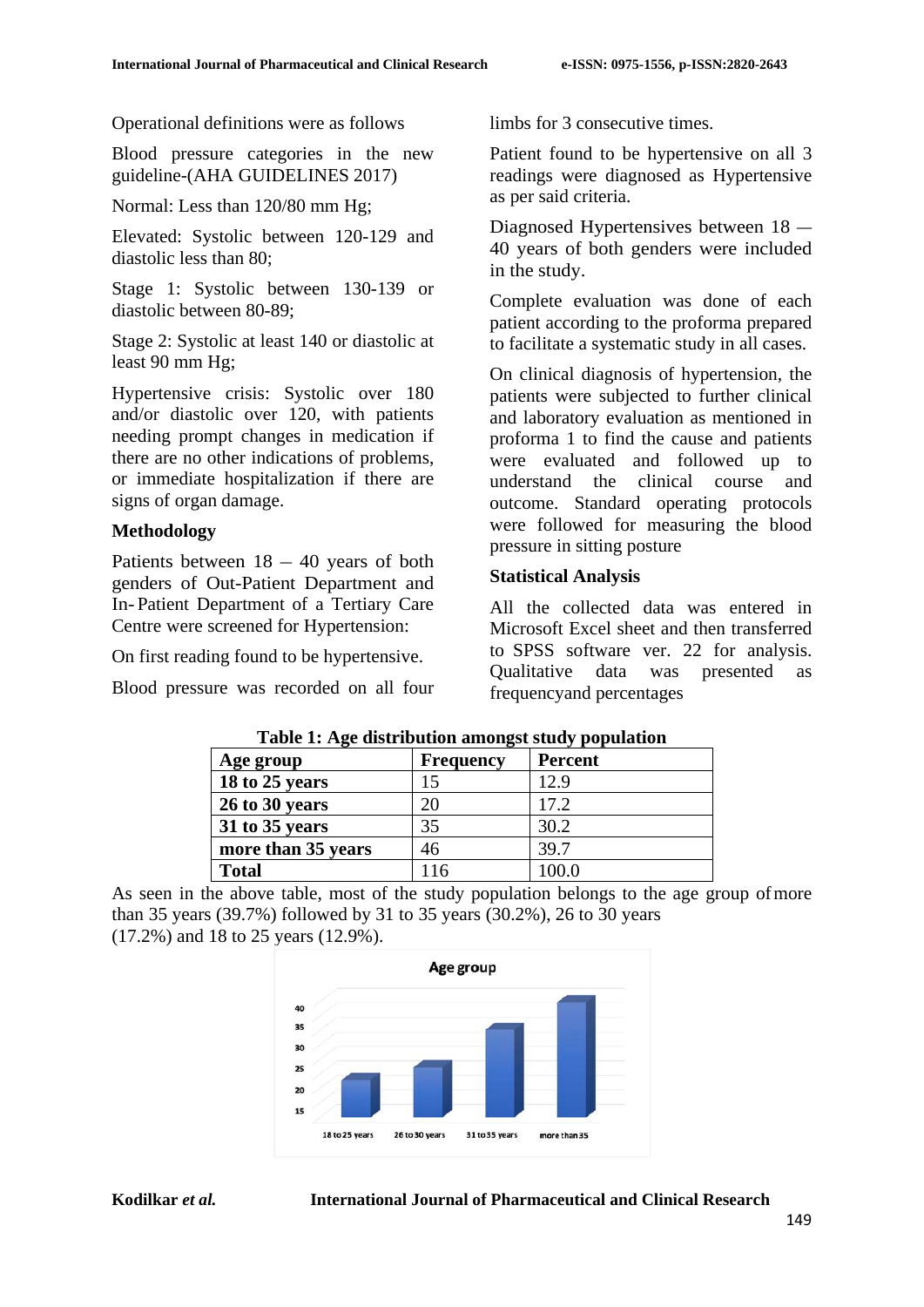| Table 2: Genuer amongst study population |           |                |
|------------------------------------------|-----------|----------------|
| Gender                                   | Frequency | <b>Percent</b> |
| <b>Female</b>                            | 41        | 35.3           |
| <b>Male</b>                              | 75        | 64.7           |
| <b>Total</b>                             | 116       | 100.0          |
|                                          |           |                |

As seen in the above table, there was male predominance (64.7%) amongst study population as compared to female (35.3%).



**Table 3: Clinical Features Amongst Study Population**

| <b>Clinical features</b> | $\overline{\phantom{a}}$<br><b>Frequency</b> | <b>Percent</b> |
|--------------------------|----------------------------------------------|----------------|
| Headache                 | 85                                           | 73.3           |
| Hematuria                | 14                                           | 12.1           |
| <b>Edema</b>             | 20                                           | 17.2           |
| <b>Dyspnea</b>           |                                              | 3.4            |
| <b>Palpitation</b>       | 30                                           | 25.9           |
| <b>Sweating</b>          | 62                                           | 53.4           |
| <b>Epistaxis</b>         | 23                                           | 19.8           |

As seen in the above table, Headache (73.3%) was the most common clinical features amongst study population followed by Sweating (53.4%) and Palpitation (25.9%).

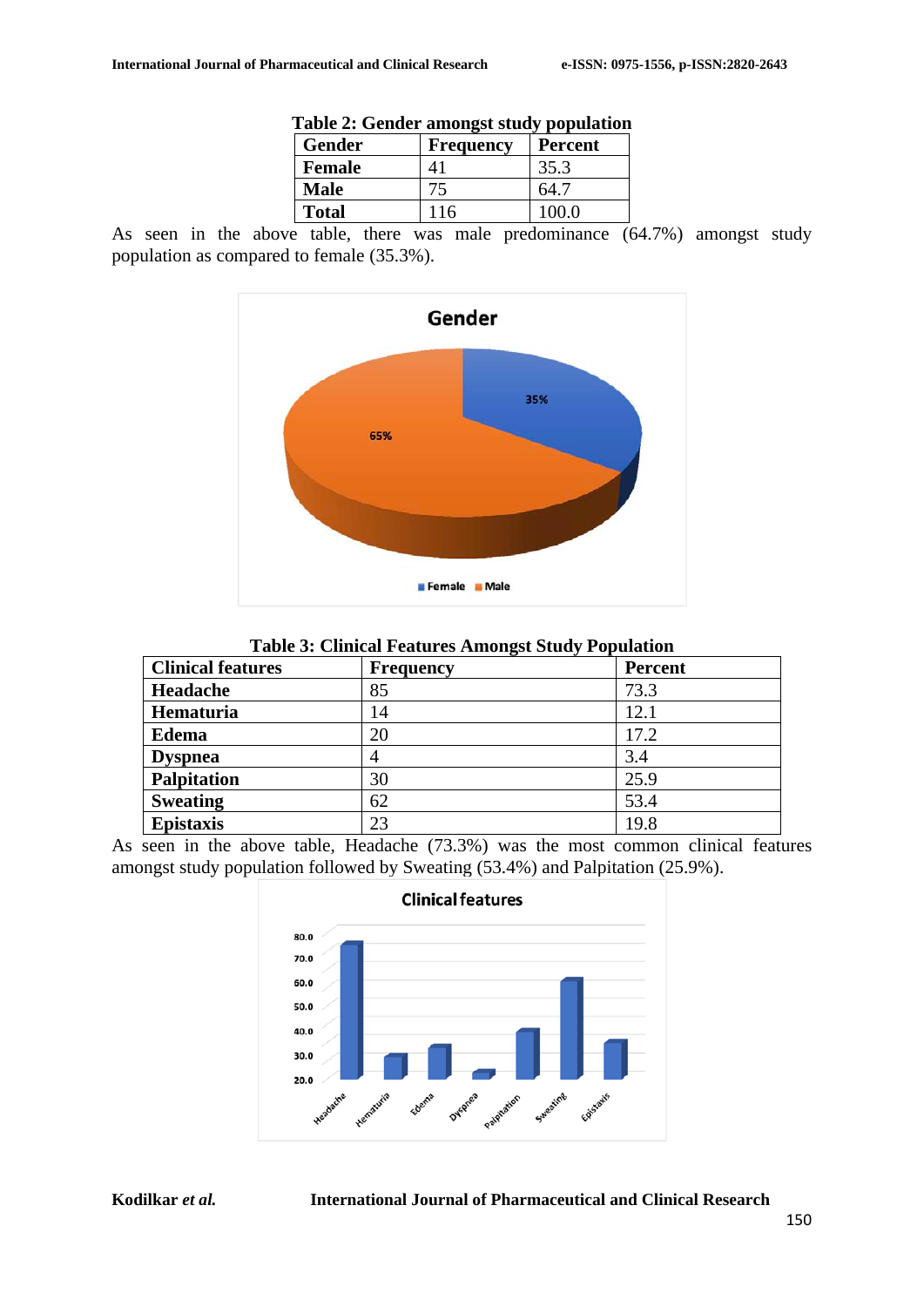| っ<br>0<br>ູ<br><b>Etiology of Young Hypertension</b> |                           | <b>Frequency</b>            | Percent        |
|------------------------------------------------------|---------------------------|-----------------------------|----------------|
| <b>Renal causes</b>                                  | Renal parenchyma          | 89                          | 77             |
|                                                      | <b>Renal vascular</b>     | 6                           | 5              |
|                                                      | <b>Hyperthyroidism</b>    | 4                           | 3              |
|                                                      | <b>Hypothyroidism</b>     | 5                           | 4              |
| <b>Endocrine cause</b>                               | Pheochromocytoma          |                             |                |
| <b>Cushing Disease</b>                               |                           | $\mathcal{D}_{\mathcal{L}}$ |                |
| <b>Coarctation Of Aorta</b>                          |                           |                             |                |
| <b>Essential Hypertension</b>                        |                           |                             |                |
| <b>Obstructive Sleep</b>                             |                           | 4                           | 3              |
| Apnea                                                |                           |                             |                |
| <b>Vasculitis</b>                                    | <b>Takayasu Arteritis</b> | $\overline{2}$              | $\mathfrak{D}$ |
|                                                      | <b>Wegener's Disease</b>  |                             |                |
| <b>Total</b>                                         |                           | 116                         | 100            |

**Table 4: Etiology of young hypertension amongst study population**

As seen in the above table, Renal parenchyma (77%) was the most common etiology of young hypertension amongst study population followed by Endocrine cause (8%), Obstructive Sleep Apnea (3%).



| Table 5: Family history amongst study population |  |  |
|--------------------------------------------------|--|--|
|--------------------------------------------------|--|--|

| <b>Family history</b> | <b>Frequency</b> | <b>Percent</b> |
|-----------------------|------------------|----------------|
| N <sub>O</sub>        | 50<br>ے ر        | 44.8           |
| YES                   | 64               | 55.7           |
| <b>Total</b>          | 10               | 100.0          |

As seen in the above table, family history of hypertension was observed in 55.7% of study population.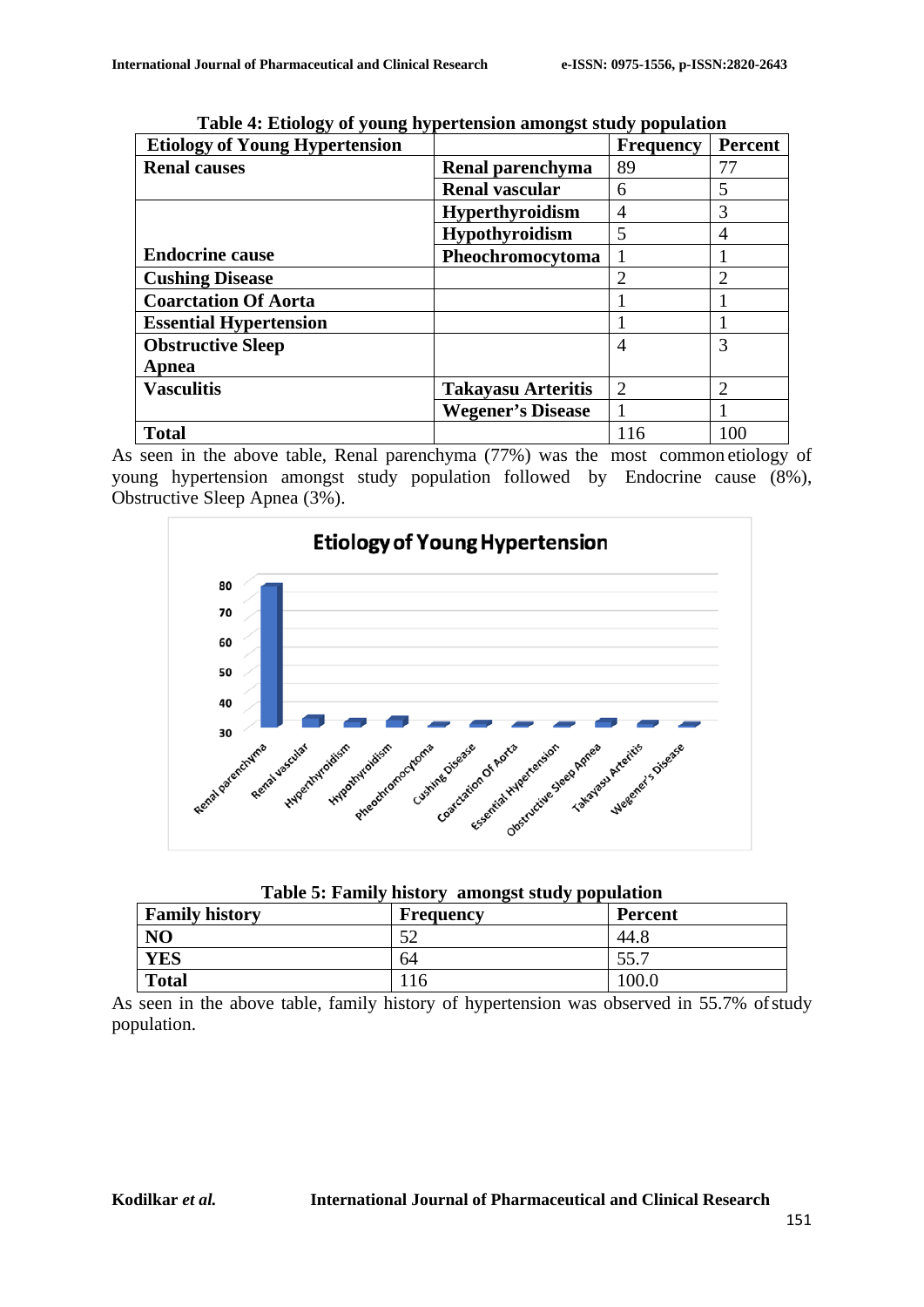

**Table 6: NO. of PTS presented with hypertensive crisisamongst study populon**

| No. of Pts presented with hypertensive Crisis   Frequency | <b>Percent</b> |
|-----------------------------------------------------------|----------------|
| NО                                                        |                |
| YES                                                       | 6.9            |
| Total                                                     |                |

As seen in the above table, 6.9% of study population presented with **hypertensiveCrisis.**



| <b>ECG</b> findings | <b>Frequency</b> | <b>Percent</b> |
|---------------------|------------------|----------------|
| LVH                 |                  |                |
| <b>Normal</b>       |                  |                |
| <b>Total</b>        | 10               | OC.            |

As seen in the above table, LVH (28%) was the most common abnormal ECGfindings amongst study population.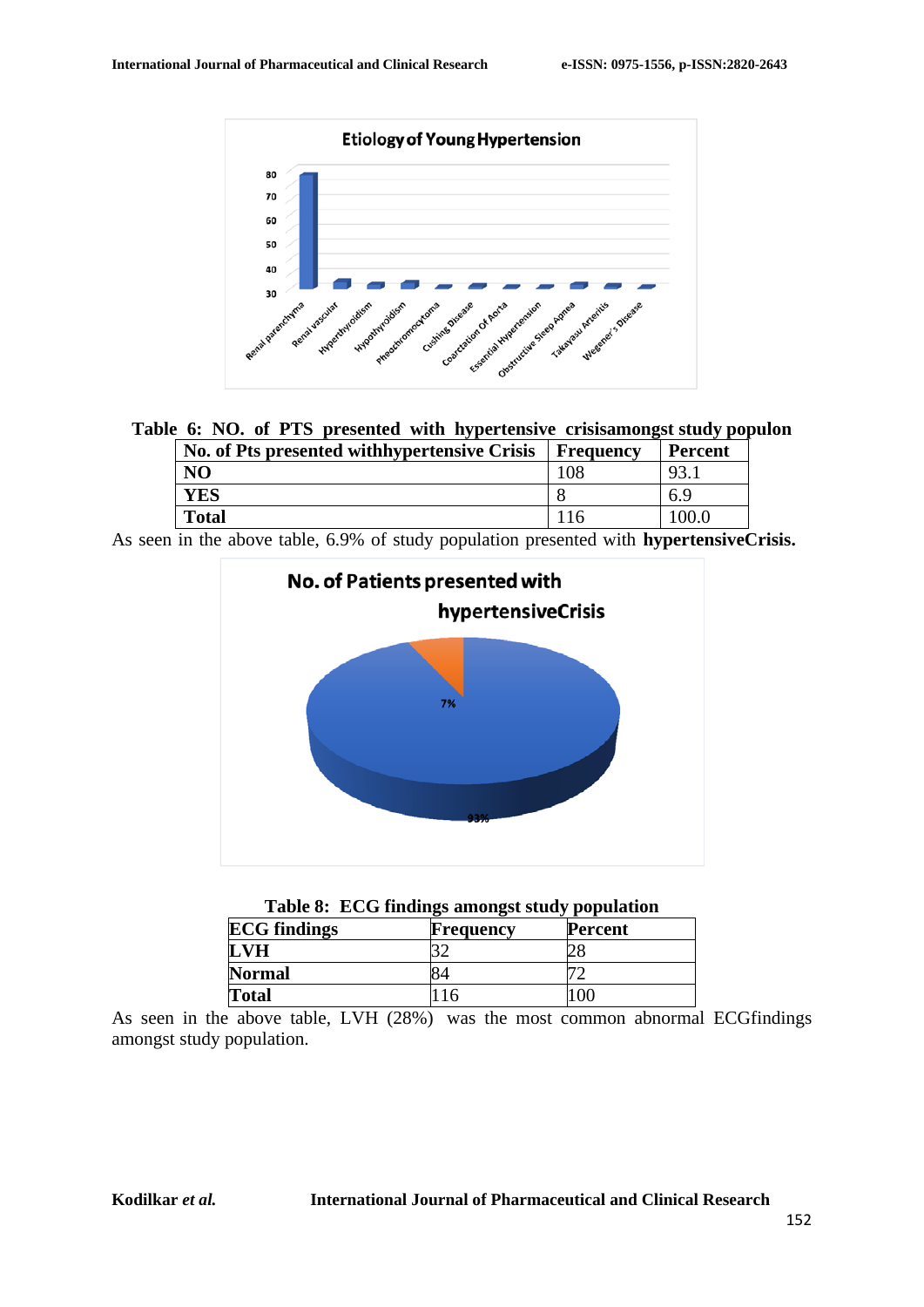

| Table 9: 2D ECHO cardiography findings amongst study population |  |
|-----------------------------------------------------------------|--|
|                                                                 |  |

| 2D Echocardiography            | <b>Frequency</b> | Percent |
|--------------------------------|------------------|---------|
| <b>Mild Concentric LVH</b>     | 28               | 17.2    |
| <b>Moderate Concentric LVH</b> | ι8               | 14.7    |
| <b>Normal</b>                  | 68               | 52.6    |
| <b>Severe Concentric LVH</b>   |                  |         |
| <b>Total</b>                   |                  |         |

As seen in the above table, Mild Concentric LVH (24%) was the most common abnormal 2D Echocardiography findings amongst study population followed by Moderate Concentric LVH (16%) and Severe Concentric LVH (2 %)

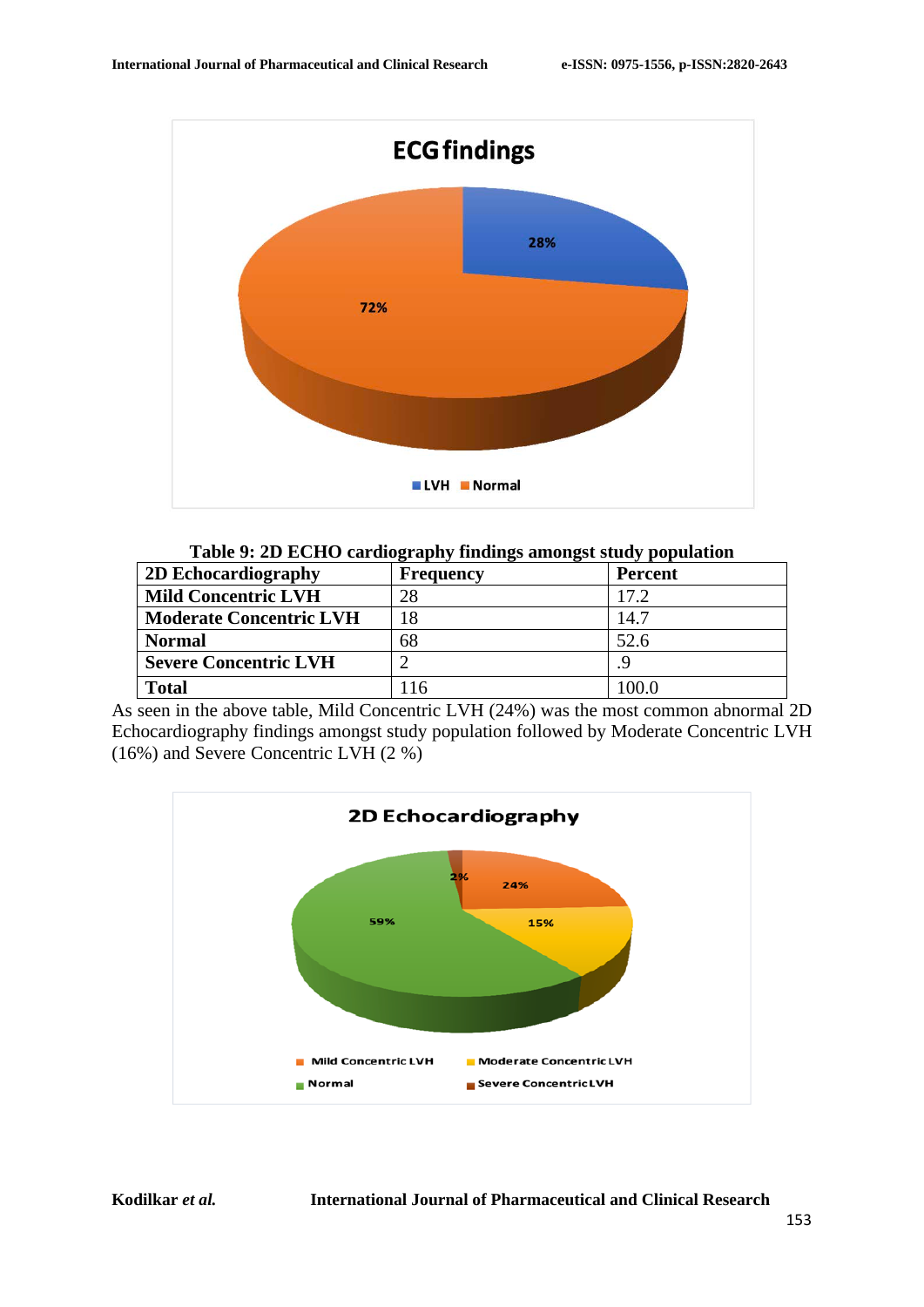| <b>Fundus</b>  | ັ<br><b>Frequency</b> | <b>Percent</b> |
|----------------|-----------------------|----------------|
| <b>Grade 1</b> |                       | 17.2           |
| <b>Grade 2</b> |                       | 8.6            |
| Grade 3        |                       | 5.2            |
| Grade 4        |                       | 4.3            |
| <b>Normal</b>  | 75                    | 64.7           |
| <b>Total</b>   |                       |                |

**Table 10: Fundus examination findings amongst study population**

As seen in the above table, Grade 1 retinopathy (17.2%) was the most common fundus examination findings amongst study population followed by Grade 2 (8.6%), Grade 3 (5.2%) and Grade 4 (4.3%).



**Table 11: Etiology of Young Hypertension vs Clinical features amongst study population**

| <b>Etiology of</b>        | Headache       | <b>Hematuria</b> | <b>Edema</b>   | <b>Dyspnea</b> | <b>Palpitation</b> | <b>Sweating</b> | <b>Epistaxis</b> |
|---------------------------|----------------|------------------|----------------|----------------|--------------------|-----------------|------------------|
| <b>Young Hypertension</b> |                |                  |                |                |                    |                 |                  |
| <b>Renal causes</b>       | 4              | 3                | $\mathfrak{D}$ | $\Omega$       | 3                  | 4               |                  |
| (Vascular)                |                |                  |                |                |                    |                 |                  |
| <b>Renal causes</b>       | 72             | 10               | 16             | $\mathfrak{D}$ | 17                 | 43              | 17               |
| (Parenchymal)             |                |                  |                |                |                    |                 |                  |
| <b>Endocrine cause</b>    | 3              | $\Omega$         | 2              | $\Omega$       | 6                  | 10              | 2                |
| <b>Coarctation Of</b>     |                | $\theta$         | $\Omega$       |                |                    |                 |                  |
| Aorta                     |                |                  |                |                |                    |                 |                  |
| <b>Essential</b>          |                | $\Omega$         | $\Omega$       | $\Omega$       |                    | $\theta$        | $\theta$         |
| <b>Hypertension</b>       |                |                  |                |                |                    |                 |                  |
| <b>Obstructive</b>        | $\mathfrak{D}$ | $\theta$         | $\Omega$       |                |                    | $\overline{2}$  | $\theta$         |
| <b>Sleep Apnea</b>        |                |                  |                |                |                    |                 |                  |
| <b>Vasculitis</b>         | 2              |                  | $\Omega$       | $\Omega$       |                    | $\mathfrak{D}$  | 2                |
| <b>Total</b>              | 85             | 14               | 20             | 4              | 30                 | 62              | 23               |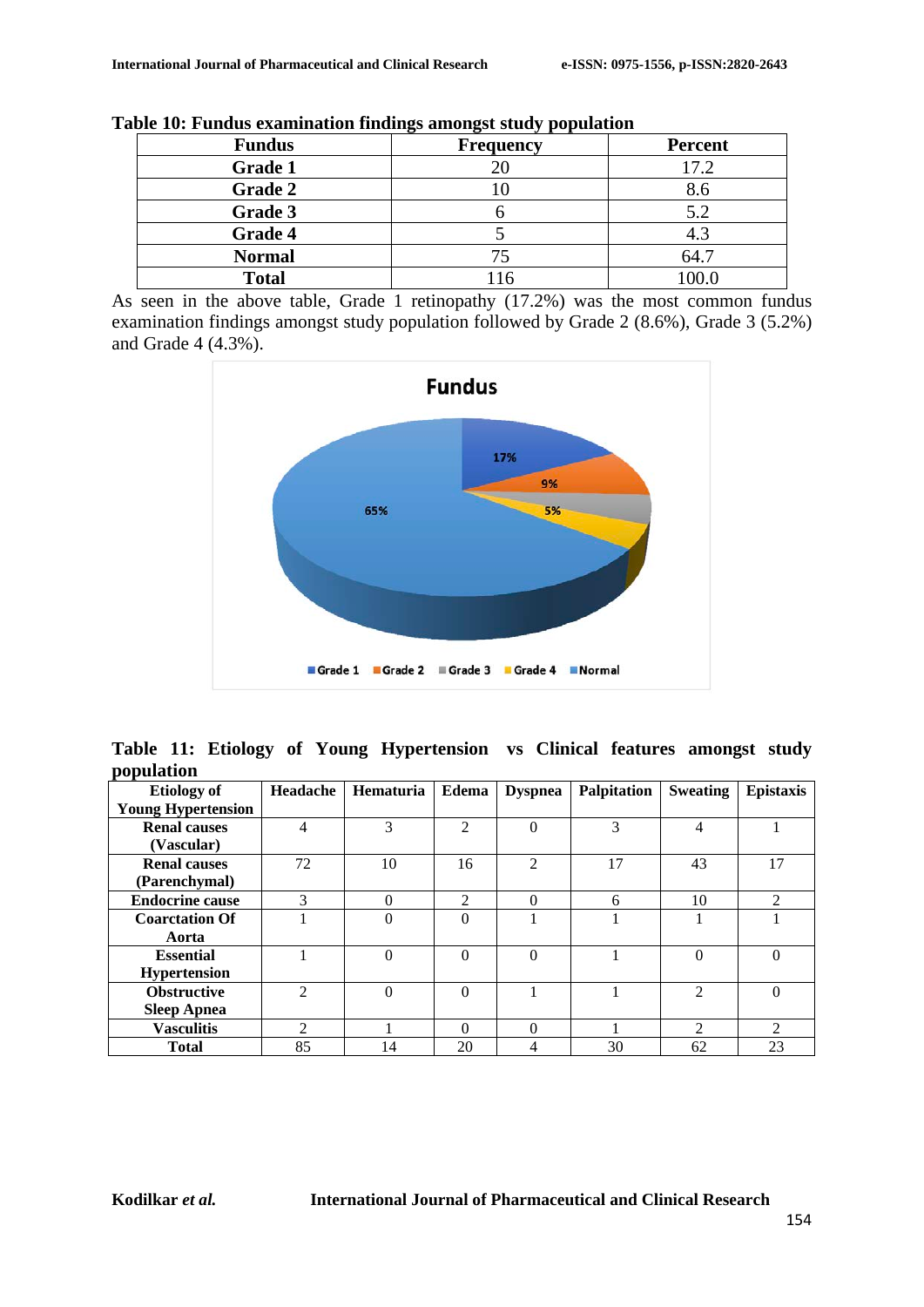

As seen in the above table, all clinical features like headache, Hematuria, edema, dyspnea, palpitation, sweating and Epistaxis was observed most commonly in renal etiology followed by Endocrine causes

#### **Discussion**

Blood pressure is a continuously distributed variable in populations. There is no natural dividing line between high and normal blood pressure. However, WHO in its expert committee report has arbitrarily defined hypertension in adults as a systolic blood pressure equal to or greater than 140 mmHg and/or a diastolic pressure equal to or greater than 90 mm Hg[11]. The epidemiological studies have demonstrated that hypertension potentially as injurious in the young as in the old and is an important risk factor for most cardiovascular complications including congestive cardiac failure, stroke, myocardial infarction and sudden death.

Hypertension has been found to be highly correlated with reduced life expectancy, the higher the blood pressure, and the shorter the life. The natural course of hypertension spans some 15 to 25 years starting on the average around age 35 years and often ending in premature death around the age of 50 years. Hypertension is a growing health problem in Asia[12,13].

In the present study, most of the study population belongs to the age group of more than 35 years (39.7%) followed by 31 to 35 years (30.2%), 26 to 30 years (17.2%) and 18 to 25 years (12.9%). Similar results were reported by Prasad et al., with prevalence of 11.91% (n=183/1537) in South Asian young population[14]. Another study from state of Karnataka reported prevalence of 17.7% (n=65/367) in age group of 30-39 years[15]. In apparently healthy young (18-40 years) individuals, Shukla et al., reported HTN prevalence of 11% (n=186/1735). Similarly, Aggarwal et al., studied young individuals with acute coronary artery disease (CAD) and observed HTN prevalence of 10.66% (n=13/122) in patients without CAD and 19.66% (n=46/234) among those who had CAD[17].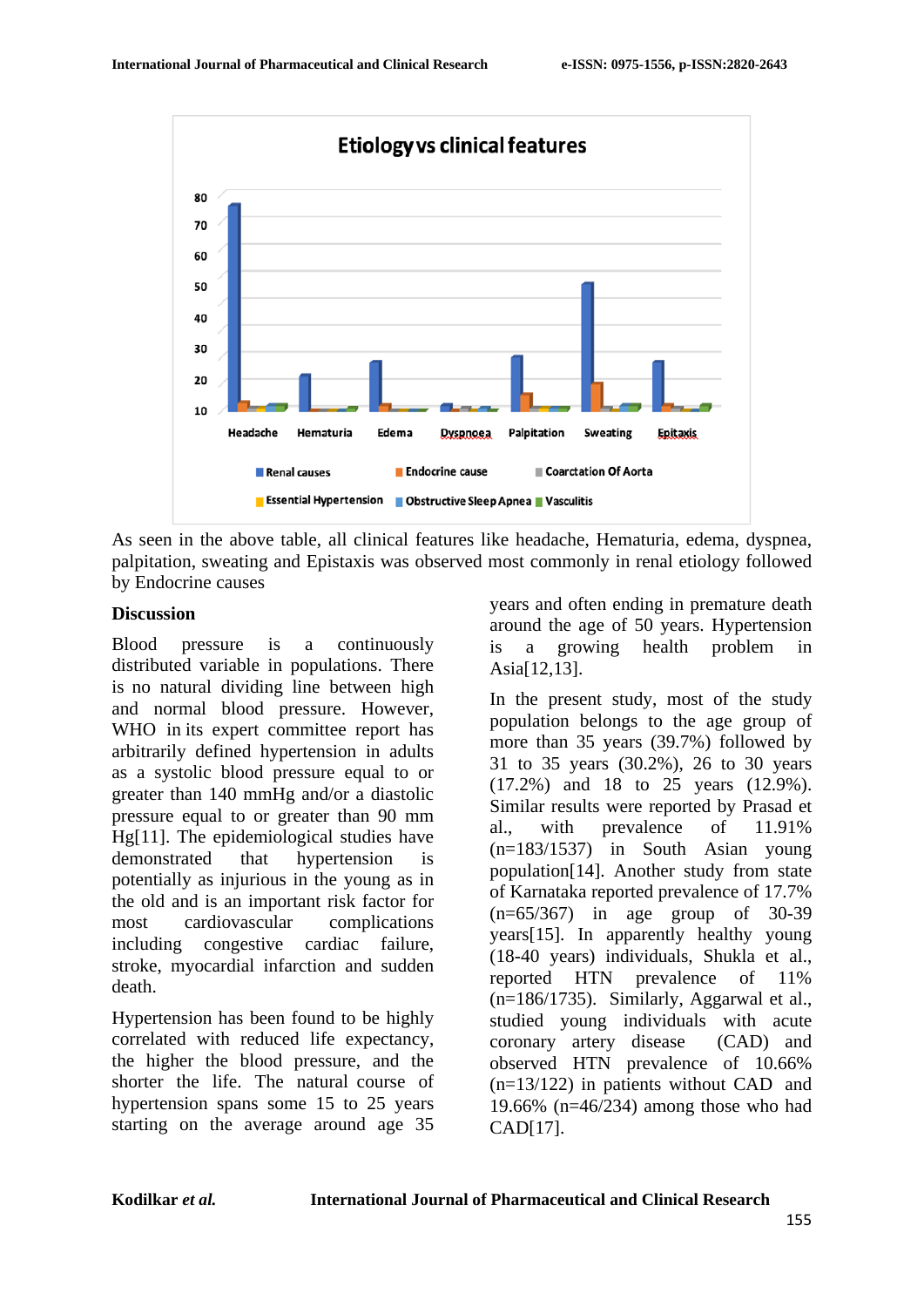| Age group              | <b>Prasad et</b><br>al., <sup>16</sup> | Rao CR et al., $17$ | 18  | Shukla et al., Present study |
|------------------------|----------------------------------------|---------------------|-----|------------------------------|
| $\vert$ 18 to 25 years |                                        |                     |     | 12.9                         |
| 26 to 30 years         |                                        |                     |     | 17.2                         |
| 31 to 35 years         |                                        |                     |     | 30.2                         |
| more than 35 years     | $34.6 \pm 4.5$   17.70%                |                     | 11% | 39.7                         |

In the present study, there was male predominance (64.7%) amongst study population as compared to female (35.3%). Prasad et al., reported significantly higher prevalence in men (14.30%, n=146/1022) than women (7.18%, n=37/515) in South Asian young adults. 14 Similarly, from Vietnam, Minh et al., reported higher prevalence of HTN in men (10.8%) than women (4.2%) in age group of 25-34 years[18]. A recent analysis in individuals aged18-49 years (mean age 34 years, n=27 081), reported isolated systolic HTN (ISH: systolic BP > 140 and diastolic BP < 90), isolated diastolic HTN (IDH: systolic BP < 140 and diastolic  $BP > 90$  and systolicdiastolic HTN (SDH: systolic BP > 140 and diastolic  $BP > 90$  in 25.3%, 3.7% and 19.8% in men respectively and 12.9%, 2.9% and 9.7% women respectively[19]. Everett et al., found that women are less likely to be hypertensive than men in young age (12% vs 27% respectively) and there is low awareness of HTN amongst both men and women[20].

| <b>Gender</b> | Prasad et al <sup>16</sup> | Minh et al. | Everett etal., $^{22}$ | present study |
|---------------|----------------------------|-------------|------------------------|---------------|
| <b>Female</b> | 18%                        | 4.20%       | $12\%$                 | 35.30%        |
| <b>Male</b>   | 14.30%                     | 10.80%      | 27%                    | 64.70%        |

In the present study, Headache (73.3%) was the most common clinical features amongst study population followed by Sweating (53.4%) and Palpitation (25.9%).

In the present study, Renal causes (77%) was the most common etiology of young hypertension amongst study population followed by Endocrine cause (8%), Obstructive Sleep Apnea (3%). Among secondary causes, renal disease (parenchymal and vascular) remains most common cause of HTN in young individuals. Observations by Panja et al., suggest that renal disease is the most common aetiology of secondary HTN in young Indians (26.4%).

In the present study, family history of hypertension was observed in 55.7% of study population. Similar results were seen in a studies where higher prevalence of hypertension was found with family history of hypertension. The prevalence of hypertension was high in participants with positive family history[21,22]. This may be because a positive family history of hypertension is usually associated with a positive family history of obesity, central obesity, or metabolic syndrome.

In the present study, 6.9% of study population presented with hypertensive Crisis.

In the present study, LVH (28%) was the most common abnormal ECG findings amongst study population. This finding was comparable with the study conducted by Kejriwal A et al., in which 28.0% of patients had LVH[23].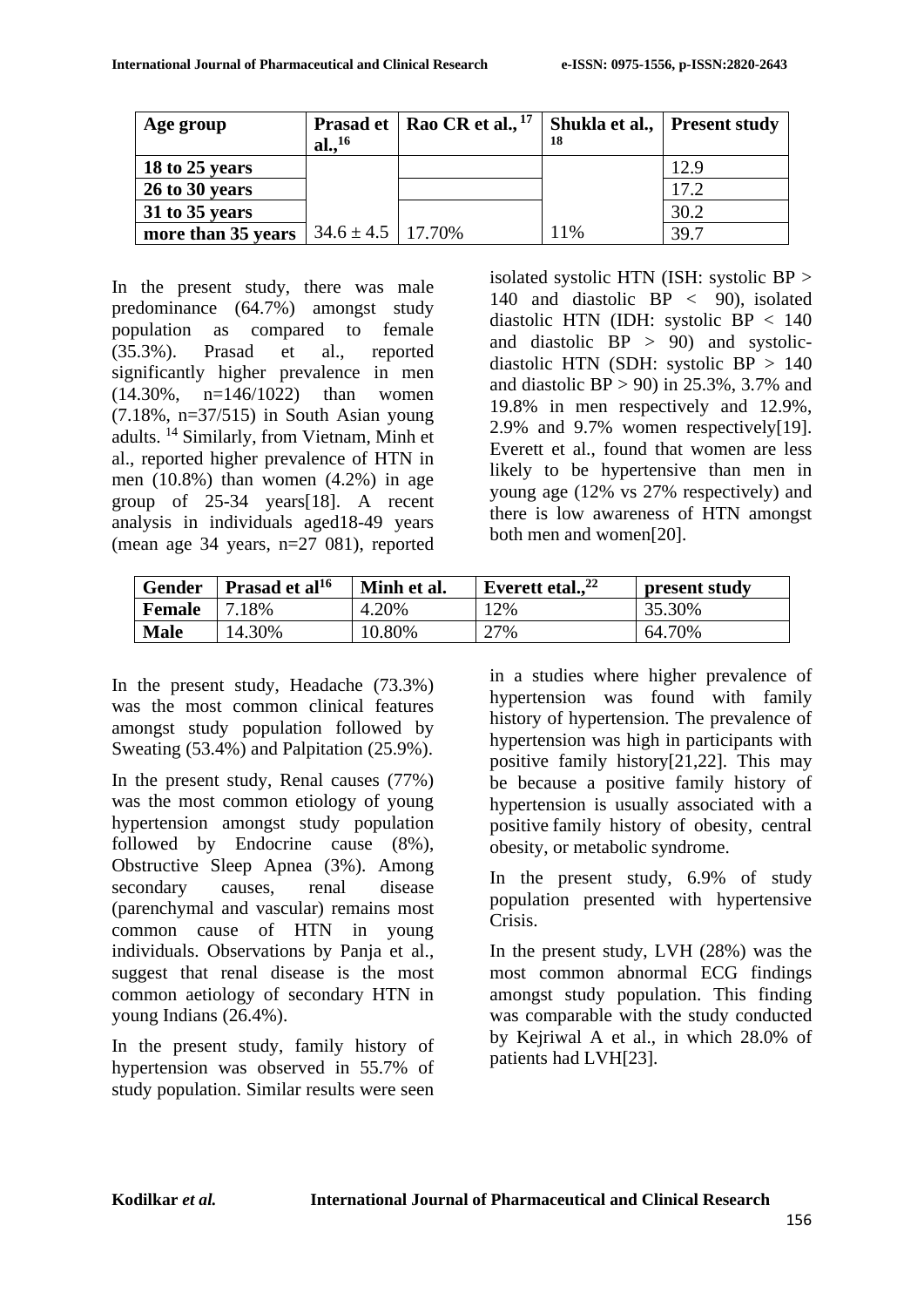| <b>ECG</b> changes | Kejriwal A et al <sup>25</sup> | <b>Present study</b> |
|--------------------|--------------------------------|----------------------|
| <b>LVH</b>         | 28%                            | 25%                  |
| <b>Normal</b>      |                                | 65.50%               |

In the present study, Mild Concentric LVH (24%) was the most common abnormal 2D Echocardiography findings amongst study population followed by Moderate Concentric LVH (16%) and Severe Concentric LVH (2 %)

In the present study, Grade 1 retinopathy (17.2%) was the most common fundus examination findings amongst study population followed by Grade 2 (8.6%), Grade 3 (5.2%) and Grade 4 (4.3%). This finding was comparable with the study conducted by Kejriwal A et al., in which out of 50 patients, 34 (78%) were normal, 1 (2%) were grade 2, 7 (14.0%) were grade 2, 6 (12.0%) were grade 3 and 2 (4.0%) were grade 4 fundus.

# **Limitation o Study**

1. Sample size was reduced due to prevailing pandemic of Covid 19.

# 2. ABPM

(ambulatory BP measurement) was not do ne.

3. Observer error was kept in mind while recording blood pressure for digitalmach ine

# **Summary and Conclusion:**

- Most of the study population belongs to the age group of 35 to 40 years (39.7%) followed by 31 to 35 years (30.2%), 26 to 30 years (17.2%) and 18 to25 years (12.9%).
- There was male predominance (64.7%) amongst study population as compared to female (35.3%).
- Headache (73.3%) was the most common clinical features amongst study population followed by Sweating (53.4%), Palpitation (25.9%), Hematuria (12.1%) and Proteinuria

(23.5 %).

- Renal causes (77%) were the most common etiology of young hypertension amongst study population followed by Endocrine cause (8%), Obstructive Sleep Apnea (3%).
- Amongst the Renal causes Renal Parenchymal disease was most common and then Reno-vascular cause in our study population.
- Family history of hypertension was observed in 55.7% of study population.
- In 6.9% of study population presented with **hypertensive Crisis.**
- LVH (28%) was the most common abnormal ECG findings amongst study population.
- Mild Concentric LVH (24%) was the most common abnormal 2D Echocardiography findings amongst study population followed by Moderate Concentric LVH (16%) and Severe Concentric LVH (2 %)
- Grade 1 retinopathy (17.2%) was the most common fundus examination findings amongst study population followed by Grade 2 (8.6%), Grade 3 (5.2%) and Grade 4 (4.3%).

This limited study has shown that renal causes predominantly parenchymal is a dominant cause of secondary hypertension in young adult population. Headache, palpitation, epistaxis and sweating are the major symptoms in this population. Considering the rising incidence of hypertension in the younger population. We need to do screening on a mass scale to detect this early. A high index of suspicion in a young Hypertension to rule out renal causes could go a long way to prevent progression of these patients to End Stage Renal Disease. Method of Screening for hypertension also needs to be emphasized in the given population.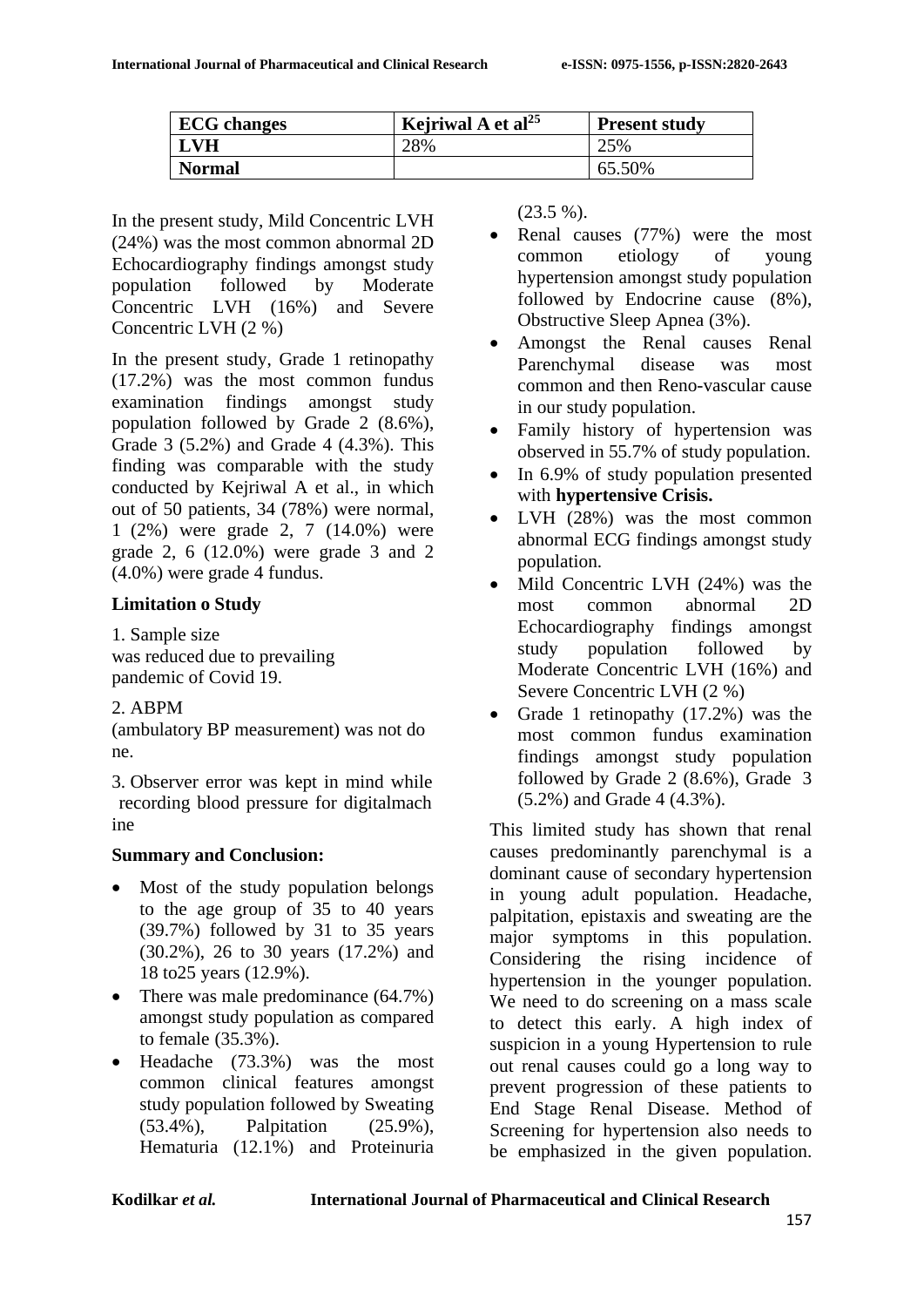Early diagnosis and treatment is essential to prevent further co-morbities in these Patients.

# **References:**

- 1. WHO.int A global brief on Hypert ension. 2013. InternetAvailablefrom[:](http://apps.who.int/iris/bitstream/10665/79059/1/WHO_DCO_WHD_2013.2_e) [http://apps.who.int/iris/bitstream/1066](http://apps.who.int/iris/bitstream/10665/79059/1/WHO_DCO_WHD_2013.2_e) [5/79059/1/WHO\\_DCO\\_WHD\\_2013.2](http://apps.who.int/iris/bitstream/10665/79059/1/WHO_DCO_WHD_2013.2_e) [\\_en](http://apps.who.int/iris/bitstream/10665/79059/1/WHO_DCO_WHD_2013.2_e)g.pdf?ua=1. Accessed on Novembe r 8, 2019.
- 2. Global Health Observatory data repos itory: Raised Blood Pressure. Internet Available from: <http://apps.who.int/>
- 3. gho/data/view.main.2464GLOBALST ANDARD?lang=en . Accessed o nNovember 8, 2019.
- 4. ACC. New ACC/AHA High Blood Pressure Guidelines Lower Definition of Hypertension.American College of Cardiology. 2017.
- 5. Whelton PK, Carey RM, Aronow WS, Casey DE Jr, Collins KJ, Dennison Himmelfarb C,et al.ACC/AHA/AAPA/ABC/ACPM /AGS/APhA/ASH/ASPC/NMA/PCNA Guideline for the Prevention. Detection, Evaluation, and Management of High Blood Pressure in Adults: A Report of the American College of Cardiology/American HeartAssociatio n Task Force on Clinical Practice Guid elines2018 Jun;71(6):1269-1324.
- 6. Kirkpantur A, Arici M, Altun B, Turga n C. Inflation of diagnostic tests in hyp ertensive young adults:a need for diagn ostic guideline. Open Med 2009;4:233  $-40.$
- 7. M. R. Kumar, R. Shankar, and S. Singh, "Hypertension among the adults in rural Varanasi: a crosssectional study on prevalence and healt h seekingbehavior," Indian Journal of Preventive and Social Medicine, vol. 47, no. 1-2, pp. 78–83, 2016
- 8. Soudarssanane M, Mathanraj S, Suman th M, Sahai A, Karthigeyan M. Tracki ng of blood pressure among

adolescents and young adults in an urban slumof Puducherry.Indian J Co mmunity Med. 2008Apr;33(2):107-12.

- 9. Gupta R, Goyle A, Kashyap S, Agarwal M, Consul R, Jain BK.<br>Prevalence of atherosclerosis risk of atherosclerosis risk factors in adolescent school children.Indian Heart J. 1998 Sep-Oct;50(5):511-5.
- 10. Reddy KS, Yusuf S. Emerging epidem ic of cardiovascular disease in developi ng countries. Circulation. 1998; 97: 596–601
- 11. Gupta R, Gupta VP. Meta-analysis of coronary heart disease prevalence in India. Indian Heart J.1996; 48: 241– 245
- 12. A global brief on hypertension-Silent killer, global public health crisis.
- 13. Geneva[:http://ishworld.com/downloads](http://ishworld.com/downloads/pdf/global_brief_hypertension.pdf) [/pdf/global\\_brief\\_hypertension.pdf\(](http://ishworld.com/downloads/pdf/global_brief_hypertension.pdf)Ass essed on18 July 2015).
- 14. Prabakaran J, Vijayalakshmi N, Venkata Rao E. Prevalence of hypertension among urban adult population of 25-64 years of Nellore. Int J Res Dev Health. 2013:1(2):2-5.
- 15. Park K. Textbook of Preventive and So cial Medicines. Epidemiology of chro nic non-communicable diseases and conditions.  $2015$ ;  $23^{\text{rd}}$  ed. Jabalpur. M/s Banarsidas Bhanot publi shers: 2015:372-400.
- 16. Prasad M, Flowers E, Mathur A, Sridh ar V, Molina C, Turakhia M. Effective ness of a community screening program for metabolic syndrome and cardiovascular risk factor identification in young South Asians adults. Diabetes& Metabolic Syndrome: Clinical Research & Reviews. 2015; 9:38–41.
- 17. Rao CR, Kamath VG, Shetty A, Kamath A. High blood pressure prevalence and significant correlates: A Quantitative Analysis from Coastal Karnataka, India. ISRN Preventive Me dicine.2013;2013:574973.